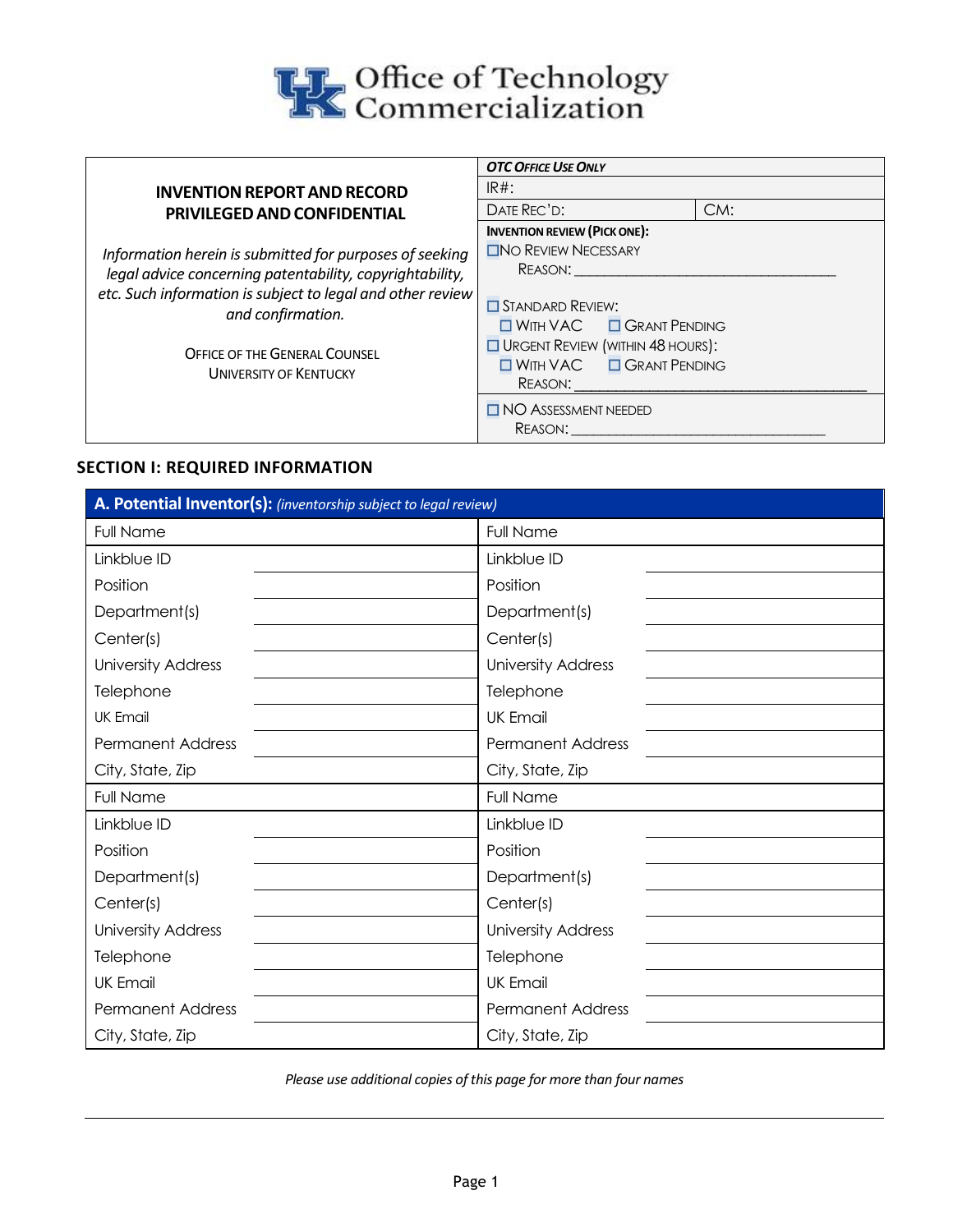

## **B. Title of the Invention:** *(should be brief and descriptive)*

#### **- If any disclosure of the invention is anticipated, please provide details in Section E -**

## **REQUIRED INFORMATION (cont'd)**

**C. State, as fully as possible, what the invention is:** 

*(including materials and components used; operative and preferred ranges of process parameters and concentration of chemical compounds; and foreseeable uses of the invention. Please also describe the commercial opportunity that this technology addresses, either below or in sections N-T. Supplemental material, such as publications, protocol, presentations, or images, may be included/attached when the form is submitted.)*

**- Intentional Page Break –**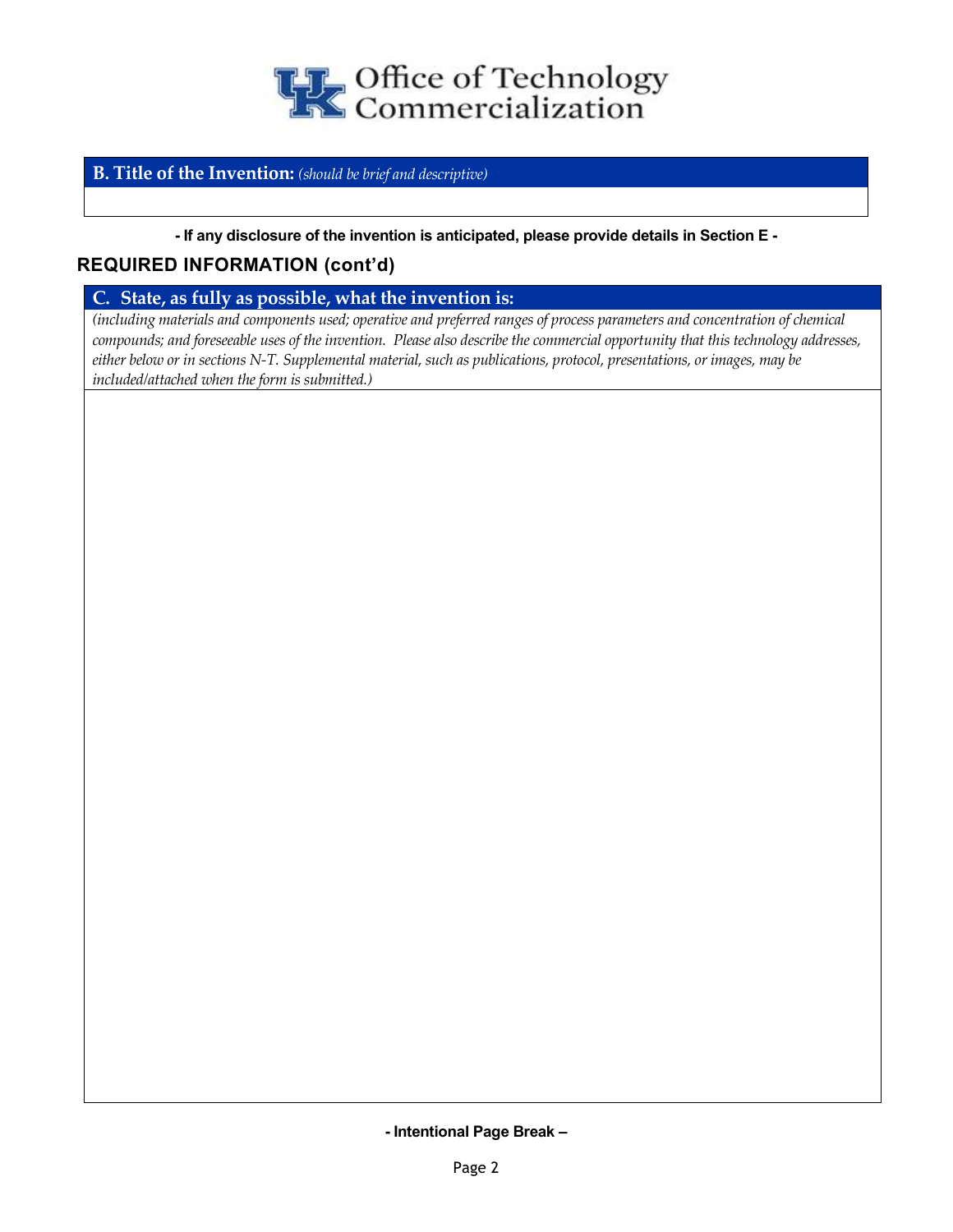

## **SECTION II: CRITICAL INFORMATION**

*Note: Please complete Sections D and E to ensure compliance with federal regulations.*

| D. Federal Grant/Contract or Subcontract Funding: (Include applicable center grants, e.g. MRSEC, NSEC) |                                                                                                                                                                                                                                                                                                                                               |                         |                            |                      |
|--------------------------------------------------------------------------------------------------------|-----------------------------------------------------------------------------------------------------------------------------------------------------------------------------------------------------------------------------------------------------------------------------------------------------------------------------------------------|-------------------------|----------------------------|----------------------|
| below.                                                                                                 | Was the invention conceived or first actually reduced to practice in the performance of work<br>funded, in whole or in part, by any federal grant(s), contract(s) or subcontract(s)? If yes, list                                                                                                                                             |                         |                            | $\Box$ Yes $\Box$ No |
|                                                                                                        | Will any federal sponsoring entity be acknowledged if information related to this invention is<br>published or disseminated to the scientific community? If yes, list below.                                                                                                                                                                  |                         |                            | $\Box$ Yes $\Box$ No |
| Sponsor(s):                                                                                            | Grant/Contract<br>Number(s):                                                                                                                                                                                                                                                                                                                  | Principal Investigator: | Administering Dept/Center: |                      |
|                                                                                                        |                                                                                                                                                                                                                                                                                                                                               |                         |                            |                      |
| entities.                                                                                              | If any grants, contracts or subcontracts were awarded to an<br>entity other than the University of Kentucky, please specify which                                                                                                                                                                                                             |                         |                            |                      |
|                                                                                                        | E. Publication, Public Disclosure & Other Activities:                                                                                                                                                                                                                                                                                         |                         |                            |                      |
| oral presentations describing the invention.                                                           | Note: If the answer to any of the following questions is YES, please provide detailed information and attach<br>any grants, abstracts, manuscripts, articles, presentations, etc. Please keep the OTC informed of any future<br>submission or acceptance for publication or other possible public disclosure of any manuscripts, abstracts or |                         |                            |                      |
|                                                                                                        | Has the invention been described in any publication(s) including abstracts?                                                                                                                                                                                                                                                                   |                         |                            | $\Box$ Yes $\Box$ No |
|                                                                                                        | Name of publication, journal or website                                                                                                                                                                                                                                                                                                       |                         | Date of publication        |                      |
| $\Box$ Yes $\Box$ No<br>Has a manuscript describing the invention been submitted for publication?      |                                                                                                                                                                                                                                                                                                                                               |                         |                            |                      |
|                                                                                                        | If yes, has it been accepted for publication?                                                                                                                                                                                                                                                                                                 |                         |                            | $\Box$ Yes $\Box$ No |
|                                                                                                        | Name of publication, journal or website                                                                                                                                                                                                                                                                                                       |                         | Date of publication        |                      |
|                                                                                                        |                                                                                                                                                                                                                                                                                                                                               |                         |                            |                      |
|                                                                                                        | Has a description of the invention appeared online including conferences and abstracts?                                                                                                                                                                                                                                                       |                         |                            | $\Box$ Yes $\Box$ No |
|                                                                                                        | If yes, please note the date(s) and details of the online disclosure:                                                                                                                                                                                                                                                                         |                         |                            |                      |
|                                                                                                        | Was a grant application describing the invention submitted for review?                                                                                                                                                                                                                                                                        |                         |                            | $\Box$ Yes $\Box$ No |
|                                                                                                        | If yes, please note the date(s) and details of the grant application:                                                                                                                                                                                                                                                                         |                         |                            |                      |
|                                                                                                        |                                                                                                                                                                                                                                                                                                                                               |                         |                            |                      |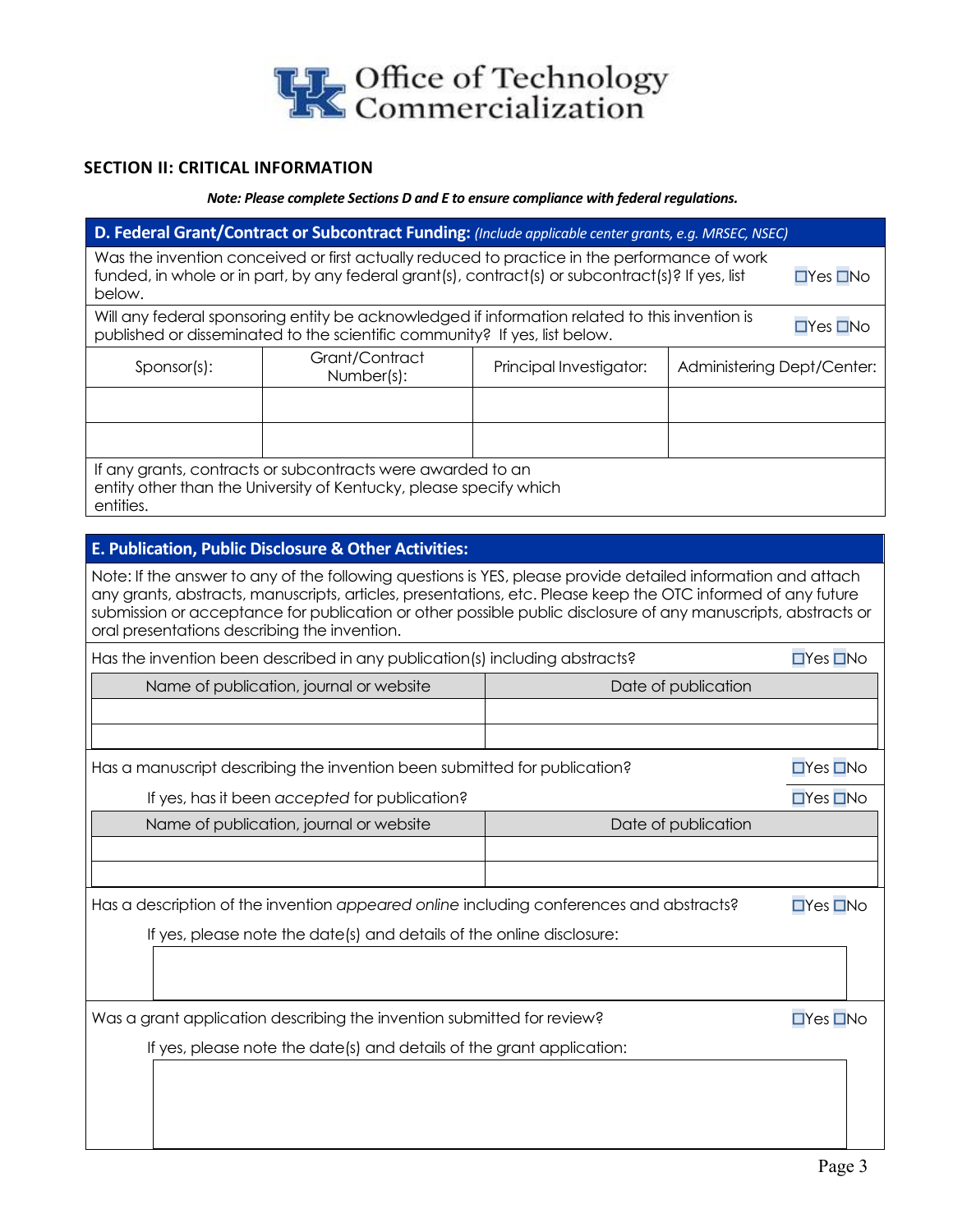

| Was the invention disclosed publicly, such as in a poster session, presentation, or lecture?                                                                                                      | $\Box$ Yes $\Box$ No |
|---------------------------------------------------------------------------------------------------------------------------------------------------------------------------------------------------|----------------------|
| If yes, please note the date(s) and details of the poster session, presentation or lecture:                                                                                                       |                      |
|                                                                                                                                                                                                   |                      |
|                                                                                                                                                                                                   |                      |
|                                                                                                                                                                                                   |                      |
|                                                                                                                                                                                                   |                      |
|                                                                                                                                                                                                   |                      |
| Was the invention or any derivative product sold, offered for sale, or used in public?                                                                                                            | $\Box$ Yes $\Box$ No |
| If yes, please note the date(s) and details of the derivative product:                                                                                                                            |                      |
|                                                                                                                                                                                                   |                      |
|                                                                                                                                                                                                   |                      |
|                                                                                                                                                                                                   |                      |
|                                                                                                                                                                                                   |                      |
|                                                                                                                                                                                                   |                      |
| Were any materials (biological or otherwise), documents, information or software related to the<br>invention provided or disclosed to any third party including academia, industry or government? | $\Box$ Yes $\Box$ No |
| If yes, was there a confidentiality agreement in place?                                                                                                                                           | $\Box$ Yes $\Box$ No |
| If yes, please note the date and circumstances of the disclosure:                                                                                                                                 |                      |
|                                                                                                                                                                                                   |                      |
|                                                                                                                                                                                                   |                      |
|                                                                                                                                                                                                   |                      |
|                                                                                                                                                                                                   |                      |
|                                                                                                                                                                                                   |                      |
| Are any of the above disclosures or activities contemplated soon?                                                                                                                                 | $\Box$ Yes $\Box$ No |
| If yes, please provide the details of any potential disclosures:                                                                                                                                  |                      |
|                                                                                                                                                                                                   |                      |
|                                                                                                                                                                                                   |                      |
|                                                                                                                                                                                                   |                      |
|                                                                                                                                                                                                   |                      |
|                                                                                                                                                                                                   |                      |
|                                                                                                                                                                                                   |                      |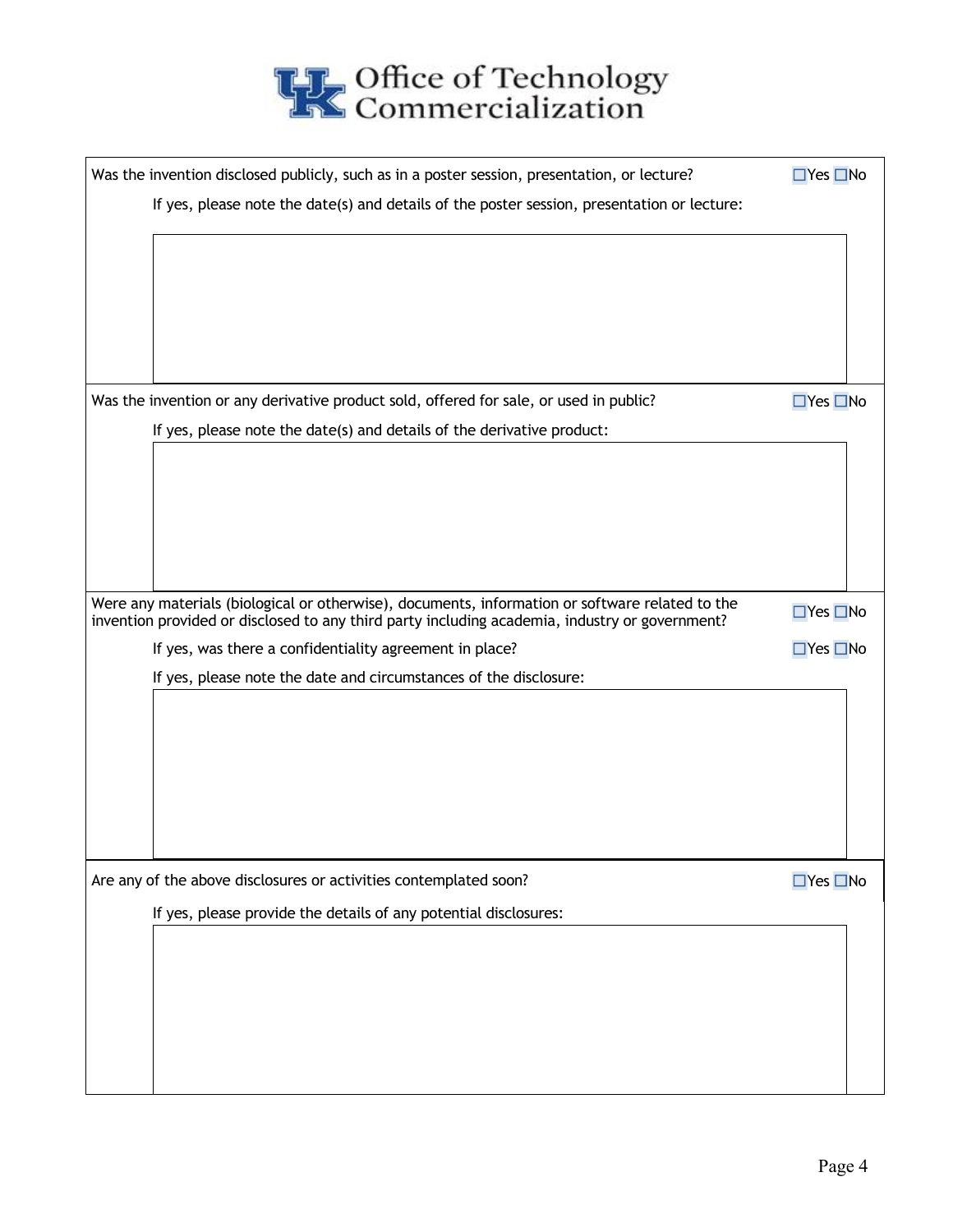

#### **SECTION III: THIRD-PARTY OBLIGATIONS**

| <b>F. Resources:</b>                                                                                                                                    |                    |                                                                   |  |  |
|---------------------------------------------------------------------------------------------------------------------------------------------------------|--------------------|-------------------------------------------------------------------|--|--|
| Please list all UK administrative units under whose auspices the inventors' research activities have been<br>conducted which resulted in the invention: |                    |                                                                   |  |  |
| University of Kentucky<br>College/Dept/Institute                                                                                                        | Recipient Inventor | Type of Support (i.e. salary, space, other<br>financial, in kind) |  |  |
|                                                                                                                                                         |                    |                                                                   |  |  |
| Was the invention developed with VA Funding?<br>$\Box$ Yes $\Box$ No                                                                                    |                    |                                                                   |  |  |
| Do any inventors have a VA appointment?<br>$\Box$ Yes $\Box$ No                                                                                         |                    |                                                                   |  |  |
|                                                                                                                                                         |                    |                                                                   |  |  |

# **G. Is the invention related to any third-party agreements not identified elsewhere on this form?**

| Materials obtained from a third-party e.g., under a Material Transfer Agreement (MTA)?        | $\Box$ Yes $\Box$ No                         |
|-----------------------------------------------------------------------------------------------|----------------------------------------------|
| Equipment from a third party?                                                                 | $\Box$ Yes $\Box$ No                         |
| Sponsored Research Agreements (SRAs)?<br>Was the invention developed using KSEF Funding?      | $\Box$ Yes $\Box$ No<br>$\Box$ Yes $\Box$ No |
| Other? (such as Consulting Agreements)                                                        | $\Box$ Yes $\Box$ No                         |
| If yes to any of the above, please provide details including agreement number and department: |                                              |

## **H. External Resources & Funding:**

Was any part of the invention developed in a non-UK owned facility? ☐Yes ☐No

*If yes to any of the above, or if awards and/or support was provided by another source not listed above (nonfederal grants, gifts, etc), please provide details:*

| Award Source/Sponsor | Award # | PI | Date Funded | If awarded to an entity other<br>than EKU, please specify |
|----------------------|---------|----|-------------|-----------------------------------------------------------|
|                      |         |    |             |                                                           |
|                      |         |    |             |                                                           |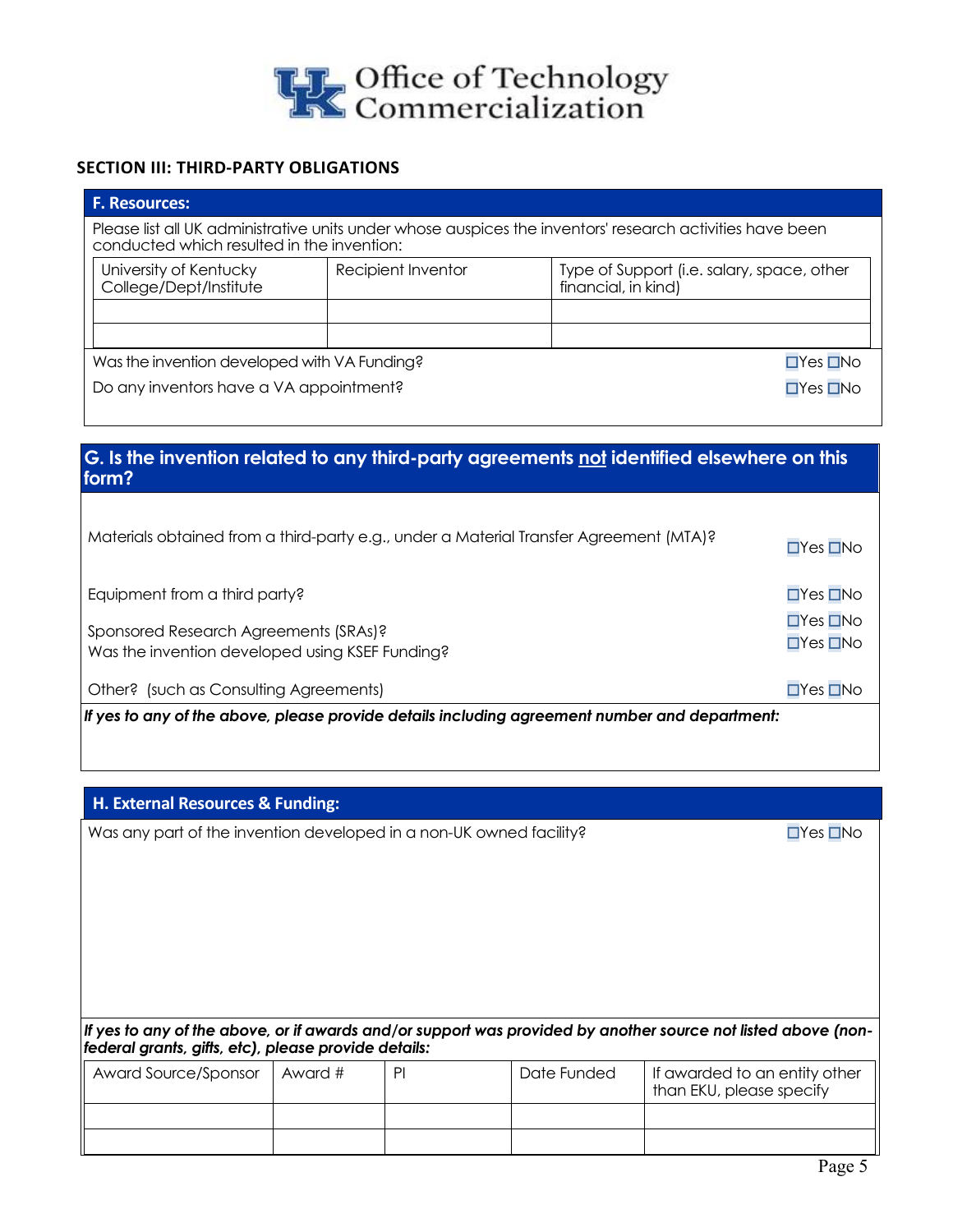

## **I. Inventor Affiliations:**

At the time of making an inventive contribution, were any potential inventors employees, At the lime of making an inventive commoditor), were any potential inventiors employees, <br>
officers, or students of an entity other than University of Kentucky?

If yes, please provide details:

At the time of the inventive contribution, were any inventor's salaries paid by more than one At the firme of the inventive continuation, were any inventor s salaries paid by <u>more than one</u> ⊿ Yes **□No**<br>entity or department/center concurrently (i.e., shared salaries)?

If yes, please specify which entity and the approximate percent of employment and relevance:

| Inventor | Entities/departments/centers | Percent employed at each |
|----------|------------------------------|--------------------------|
|          |                              |                          |
|          |                              |                          |

| <b>J. Other Contributors</b>                                                                                                                                                                                                                                                                                                                                                        |                                                    |                                                                                           |                                                            |  |
|-------------------------------------------------------------------------------------------------------------------------------------------------------------------------------------------------------------------------------------------------------------------------------------------------------------------------------------------------------------------------------------|----------------------------------------------------|-------------------------------------------------------------------------------------------|------------------------------------------------------------|--|
| Did any person other than those named in Section A contribute any of the following to this invention? For<br>software and other forms of copyrightable material, the University requires a list of all authors of code/text.<br>We realize this may be wholly/partially redundant. It is necessary for legal reasons.<br>$\Box$ Yes<br>$\square$ No<br>If yes, check all that apply |                                                    |                                                                                           |                                                            |  |
| $\square$ Software<br>Data/database                                                                                                                                                                                                                                                                                                                                                 |                                                    | <b>O</b> Text (document, questionnaire)                                                   | □ Audio/Video recording<br>$\Box$ Other copyrightable work |  |
| If yes, please provide the following details about your selections above:<br>Details, including origin:<br>Website(s) and/or descriptions of the above materials:                                                                                                                                                                                                                   |                                                    |                                                                                           |                                                            |  |
| Author Full<br>Name (if an<br>individual)                                                                                                                                                                                                                                                                                                                                           | Institution/Compan<br>y (at time of<br>authorship) | Current<br>Institution/Compan<br>Email<br>Phone<br>y (if different)                       |                                                            |  |
|                                                                                                                                                                                                                                                                                                                                                                                     |                                                    | Please deliver a complete/working copy of the above materials to: inventionreport@uky.edu |                                                            |  |
| This may include source code, executables, screen shots, technical documentation, manuals,<br>permissions, or license agreements governing your use of third party code and materials. If the<br>material is too large to be emailed, please email inventionreport@uky.edu to arrange for delivery.                                                                                 |                                                    |                                                                                           |                                                            |  |
| Were any Biological Materials (e.g. plasmids, vectors, genetically engineered animals) from<br>an outside party with whom UK has an agreement associated with the invention?<br>$\Box$ Yes $\Box$ No                                                                                                                                                                                |                                                    |                                                                                           |                                                            |  |
| If Yes, please provide a copy of the relevant agreement(s) if available, i.e., MTA or<br>Purchase agreements.                                                                                                                                                                                                                                                                       |                                                    |                                                                                           |                                                            |  |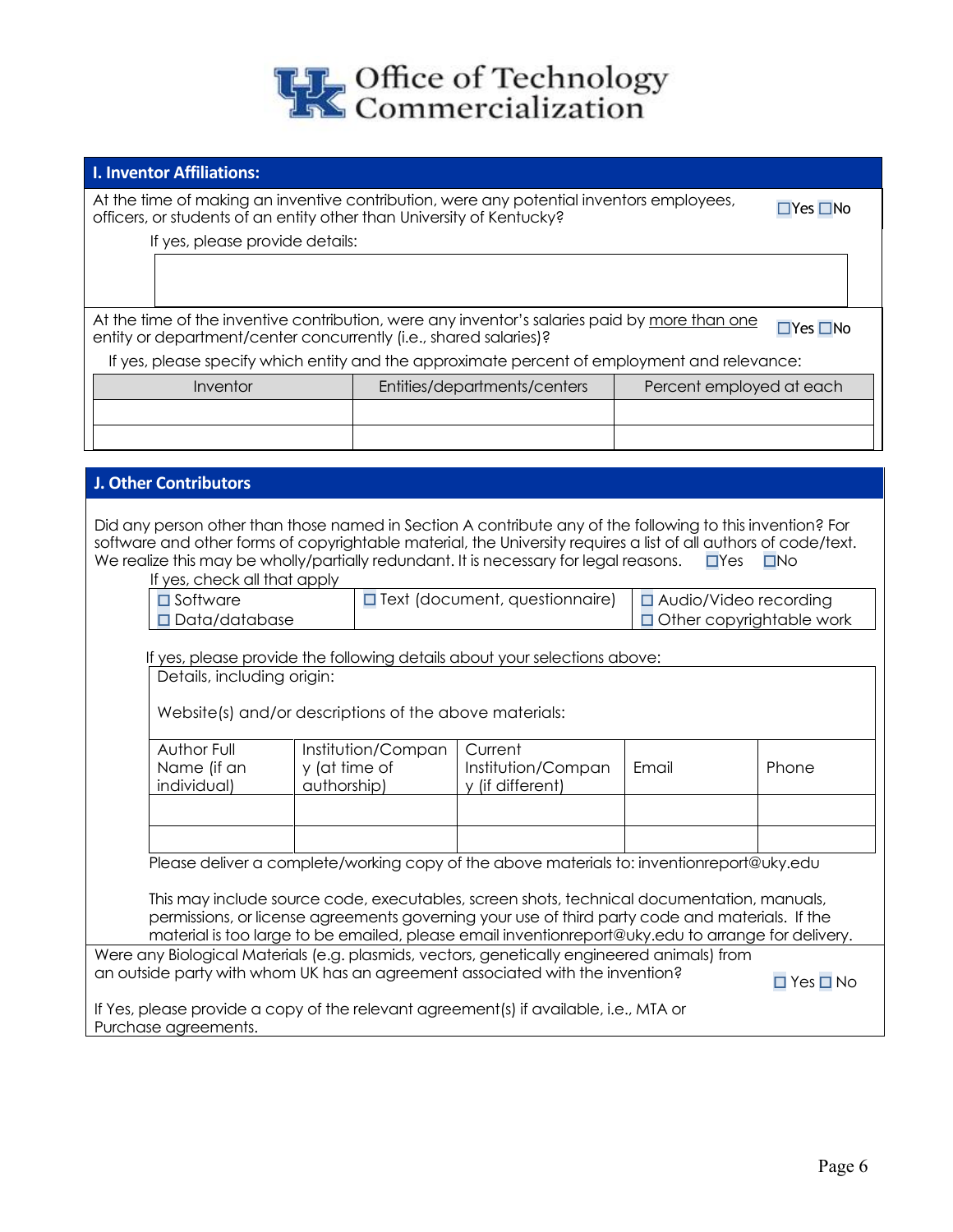

## **SECTION IV: CONCEPTION DETAILS**

#### **K. Fill in the following dates (***if known***):**

Conception (Month/Day/Year):

First experiment demonstrating the invention (Month/Day/Year):

#### **L. Records Supporting Invention:**

Please identify records that establish dates of conception and reduction to practice, including the records' present location and the identity of the person who prepared them. Attach copies, if possible. Note additional supporting evidence. If the invention or a significant aspect of the invention is not supported by written records, briefly describe how the date of invention can be established and identify the earliest written record.

| M. Is the invention related to a prior invention reported to UK OTC or elsewhere? If yes,<br>please provide the information requested below. |                                    |  |
|----------------------------------------------------------------------------------------------------------------------------------------------|------------------------------------|--|
| Ownership (if not University of Kentucky):                                                                                                   | $IR#$ / Internal Ref $#$ or Title: |  |

#### **SECTION V: COMMERCIAL POTENTIAL**

| N. Is research continuing on this invention at the University of Kentucky? | $\Box$ Yes $\Box$ No |
|----------------------------------------------------------------------------|----------------------|
| If yes, please describe research plans:                                    |                      |
|                                                                            |                      |

**O. What critical commercial problem does this invention solve?**

**P. Does the invention have relevance to an existing or emerging technical standard? A technical standard is a set of requirements for ensuring interoperability among devices or promoting reliability, productivity, efficiency, or safety of devices.**

*If yes, which standard(s)?*

**Q. Specify the closest technologies or references known to you currently:**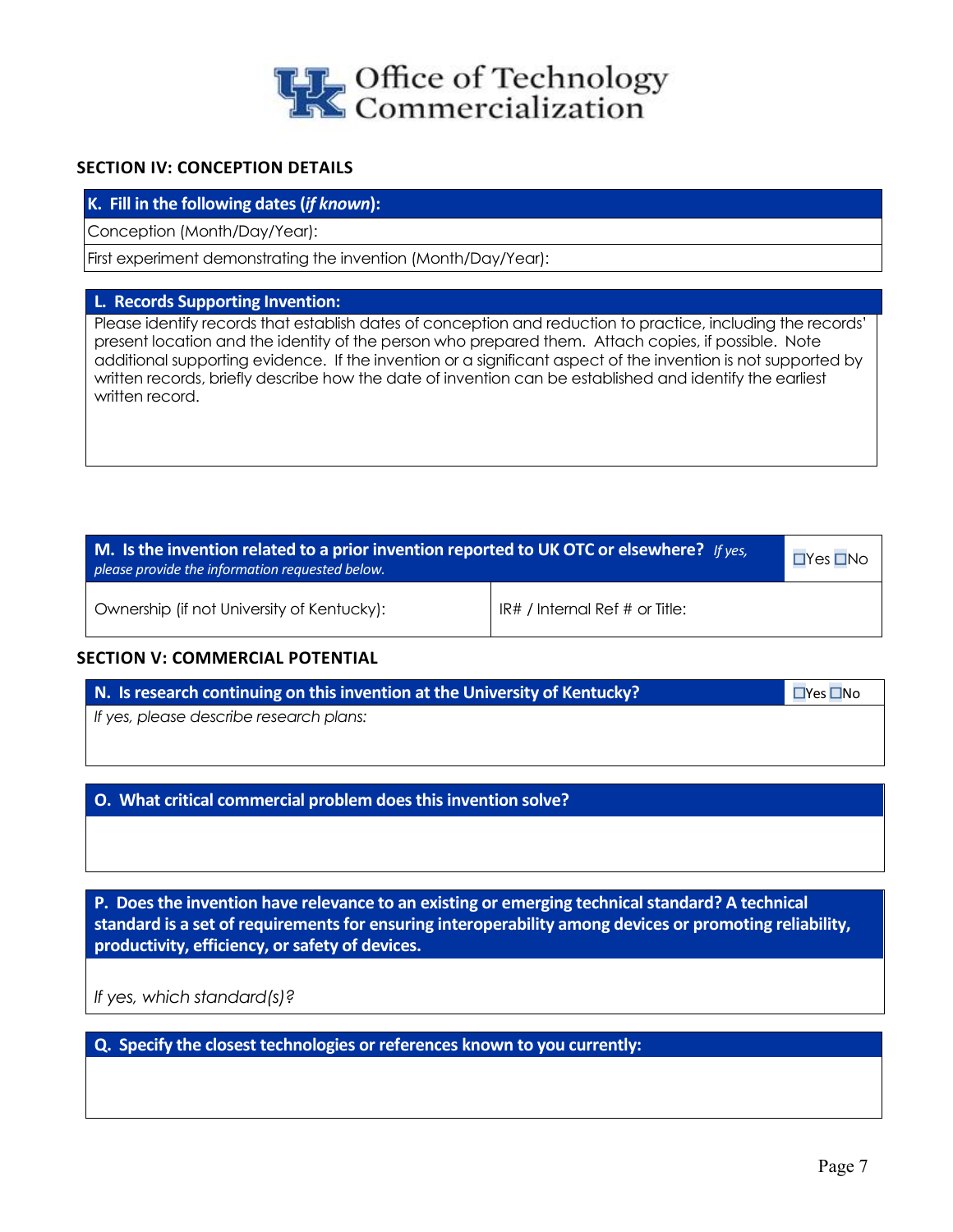

**R. How does the invention differ from the closest technologies or references described above?**

**S. What advantages does the invention provide?**

**T. Other possible commercial applications for the invention include:**

**U. Which companies or investors are most likely to be interested in this invention?**

*If you can provide personal contacts at relevant companies, please list their name(s) and email(s) below:*

## **SUBMISSION ACKNOWLEDGEMENT –** *Please sign or type name below*

**University of Kentucky Inventor(s):** University of Kentucky requires all potential inventors who are its faculty, employees or students to sign or type their names below.

I/We submit this Invention Report and Record Form pursuant to University of Kentucky Administrative Regulation 7:6, *Intellectual Property Disposition and Administrative Regulation*, as amended (the "Policy"). I/We agree to assign, and do hereby assign, to the University of Kentucky all my/our rights, title, and interest in any invention described herein and agree to render such assistance as the University of Kentucky may reasonably request to obtain patents and develop the commercial value of such invention, including signing such documents as may be required for this purpose. I/We understand that the University of Kentucky will adhere to the terms of the Policy, which can be found on the University of Kentucky Office of Technology Commercialization's website http://www.research.uky.edu/otc/, and will distribute any proceeds attributable to the invention according to those terms. I/We also understand that if the University of Kentucky decides not to seek protection for the invention, it will release its rights in the invention specifically described herein and to the extent it is developed as of the date of submission of this Invention Report and Record Form; provided, however, that I/we have met the obligations under the Policy with respect to disclosure of the invention and cooperation with the University. Any release of University of Kentucky's rights in such invention may be subject to applicable restrictions or requirements imposed by the terms of any grant, contract or cooperative agreement to which the University of Kentucky is a party, or by applicable law, rule, or regulation.

| Signature or typed name of each potential inventor listed in Section A | <b>Date</b> |
|------------------------------------------------------------------------|-------------|
|                                                                        |             |
|                                                                        |             |
|                                                                        |             |
|                                                                        |             |

*(Please use additional copies of this page if more signatures are required)*